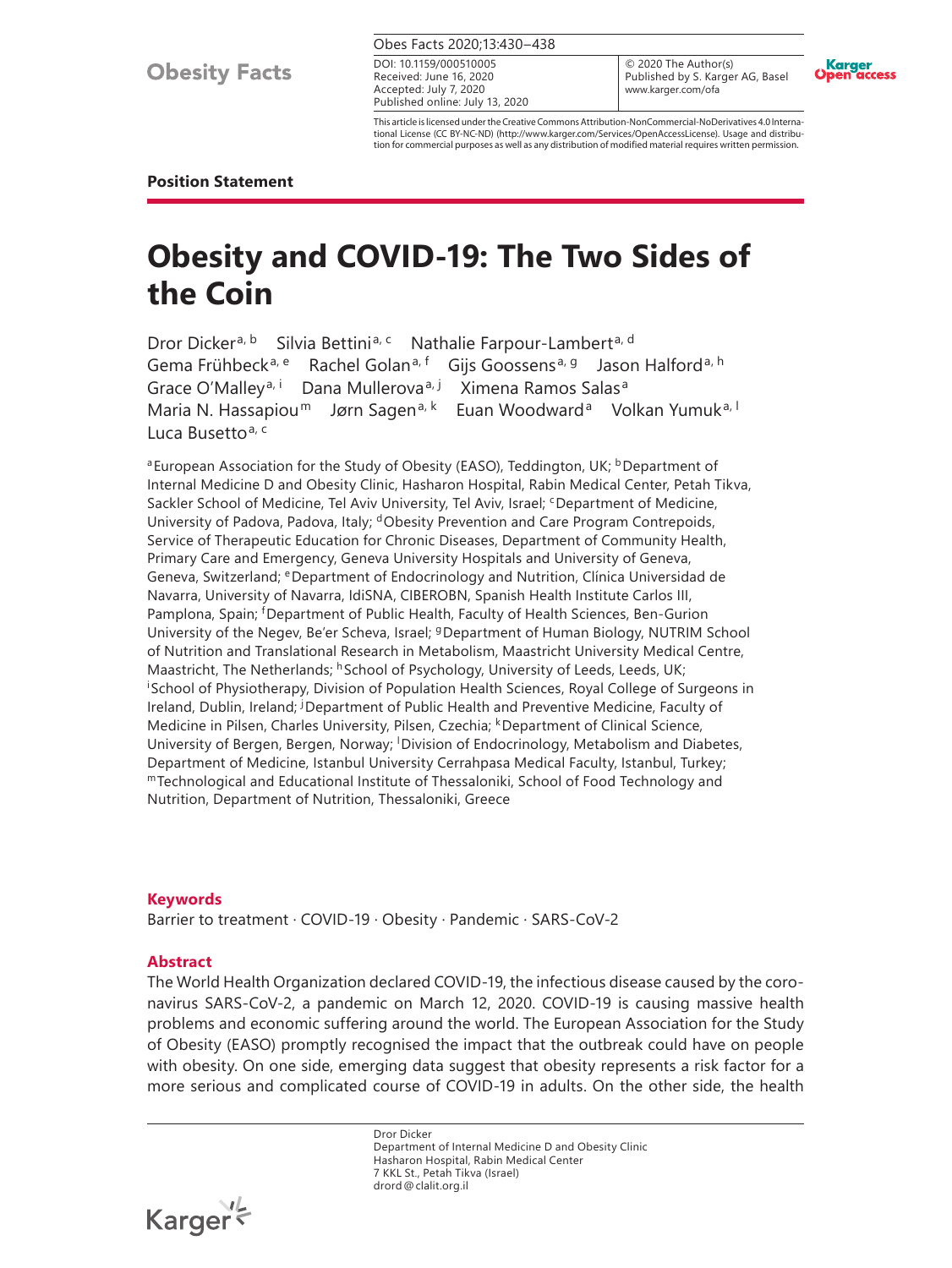| Obes Facts 2020;13:430-438 |  |
|----------------------------|--|
|----------------------------|--|

Obes Facts 2020;13:430–438 431 www.karger.com/ofa DOI: 10.1159/000510005 © 2020 The Author(s). Published by S. Karger AG, Basel

Dicker et al.: Obesity and COVID-19

emergency caused by the outbreak diverts attention from the prevention and care of noncommunicable chronic diseases to communicable diseases. This might be particularly true for obesity, a chronic and relapsing disease frequently neglected and linked to significant bias and stigmatization. The Obesity Management Task Force (OMTF) of EASO contributes in this paper to highlighting the key aspects of these two sides of the coin and suggests some specific actions. © 2020 The Author(s)

Published by S. Karger AG, Basel

#### **Introduction**

<span id="page-1-0"></span>The World Health Organization (WHO) declared COVID-19, the infectious disease caused by the coronavirus SARS-CoV-2, a pandemic on March 12, 2020. COVID-19 is causing massive health problems and economic suffering around the world. The European Association for the Study of Obesity (EASO) promptly recognised the impact that the outbreak could have on people with obesity (PwO) [[1\]](#page-7-0). On one side, emerging data suggest that obesity represents a risk factor for a more serious and complicated course of COVID-19 in adults. On the other side, the health emergency caused by the outbreak diverts attention from the prevention and care of non-communicable chronic diseases (NCDs) to communicable diseases. This might be particularly true for obesity, a chronic and relapsing disease frequently neglected and linked to significant bias and stigmatization. The Obesity Management Task Force (OMTF) of EASO contributes in this paper to highlighting the key aspects of these two sides of the coin and suggests some specific actions.

#### **Obesity as a Risk Factor for COVID-19**

Emerging data suggest that adults with obesity may be at risk for a more serious and complicated course of COVID-19, the severity of the disease being exacerbated by biological and social factors associated with obesity (Fig. 1).

<span id="page-1-1"></span>*Adults with Obesity Are Prone to COVID-19 Infection and Its Complications*

- Adipose tissue is rich in angiotensin-converting enzyme 2 (ACE2) receptors, which act as a port of entry for SARS-CoV-2 to human cells [\[2,](#page-7-1) [3](#page-7-2)]. The higher number of adipocytes in PwO may lead to a greater viral load and prolonged viremia.
- Increased visceral adiposity results in an efflux of pro-inflammatory cytokines. This influences systemic cellular processes and is associated with a state of low-grade inflammation that may in some cases contribute to the "cytokine storm" of COVID-19 [[4](#page-7-3), [5\]](#page-8-0).
- <span id="page-1-2"></span>• Obesity has been shown to alter immune function and increase the susceptibility to infection from different pathogens. Elevated circulating pro-inflammatory cytokines, as well as reduced adiponectin levels, may impair the immunological response to infection. This entails disruption in the lymphoid tissue structure and shifts in leukocyte populations and inflammatory phenotypes. Also, B and T cell responses are impaired in PwO, and this causes an increased susceptibility and delay of resolution of viral infections. Finally, reduced vaccine efficacy has been observed in PwO [\[5](#page-8-0), [6](#page-8-1)].
- <span id="page-1-4"></span><span id="page-1-3"></span>• Obesity is associated with a pro-coagulant profile that may have a role in the thromboembolic complications in COVID-19 [[7\]](#page-8-2).
- <span id="page-1-5"></span>• Obesity is associated with decreased pulmonary function, including decreased expiratory reserve volume and respiratory system compliance, which may place PwO at a higher risk of COVID-19 complications [[8\]](#page-8-3).

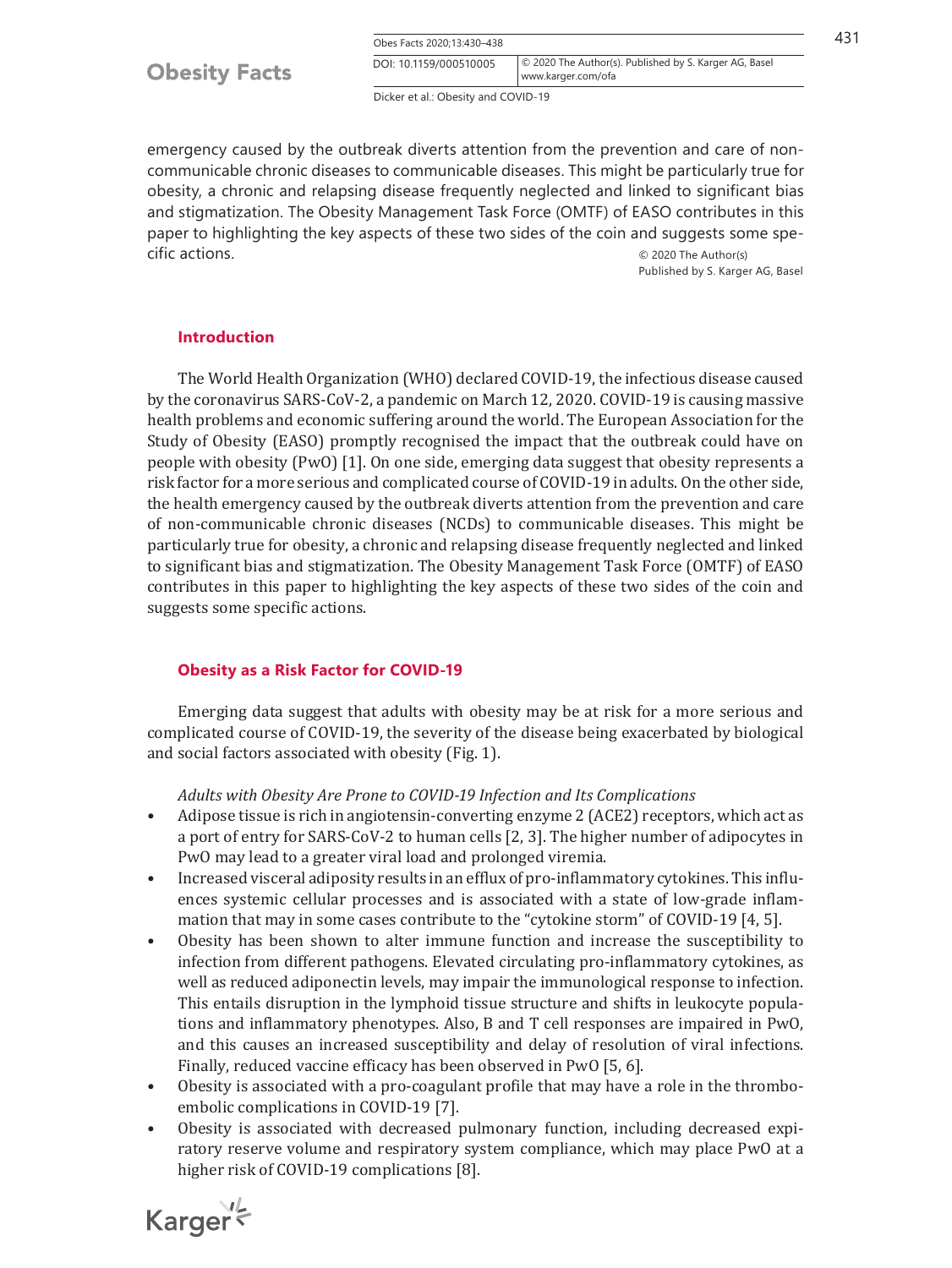

**Fig. 1.** Biological and social factors linking obesity with COVID-19 illness severity. ACE, angiotensin-converting enzyme; ICUs, intensive care units; PwO, people with obesity.

• Obesity and dysfunctional adipose tissue are related to comorbidities such as type 2 diabetes, hypertension, and cardiovascular and renal diseases, which may deteriorate during COVID-19 and affect the overall health of patients [[8\]](#page-8-3).

## <span id="page-2-0"></span>*Adults with Obesity Are at a Higher Risk for Admission to Intensive Care Units (ICUs) and Intubation*

PwO are more likely to develop serious or fatal COVID-19-related complications [[9](#page-8-4)]. Among individuals under the age of 60 affected by COVID-19, adults with obesity are almost twice as likely to need treatment in the ICU than those without obesity [\[9](#page-8-4)]. Severe obesity increases the risk of acute respiratory distress syndrome, which is a major complication of COVID-19. Several studies demonstrated an association of obesity with ICU admission and mortality among individuals with COVID-19 [[8](#page-8-3)–[1](#page-7-0)[3](#page-7-2)].

#### <span id="page-2-2"></span><span id="page-2-1"></span>*Adults with Obesity Have Longer Viral Load and Lower Vaccination Effect*

- Adults with obesity were shown to have higher viral load and longer shedding time in H1N1 [\[1](#page-7-0)[4\]](#page-7-3). During and after the 2009 influenza A/H1N1 pandemic, higher body mass index was recognized as an independent risk factor, which resulted in increased disease severity, hospitalization, risk of spreading the disease, and death [[6\]](#page-8-1).
- Vaccination efficacy in adults with obesity may be compromised. Obesity-related metabolic dysregulation has been proposed as the driver of poor effector T cell and helper T cell function, and in impaired memory T cell responses and vaccine efficacy. This may be due to alterations in T cell metabolism. In obese mice, the protectiveness of the 2009 A/ H1N1 vaccine was reduced [[1](#page-7-0)[5](#page-8-0)]. It was demonstrated that the SARS-CoV-2 infection may

<span id="page-2-3"></span>Karger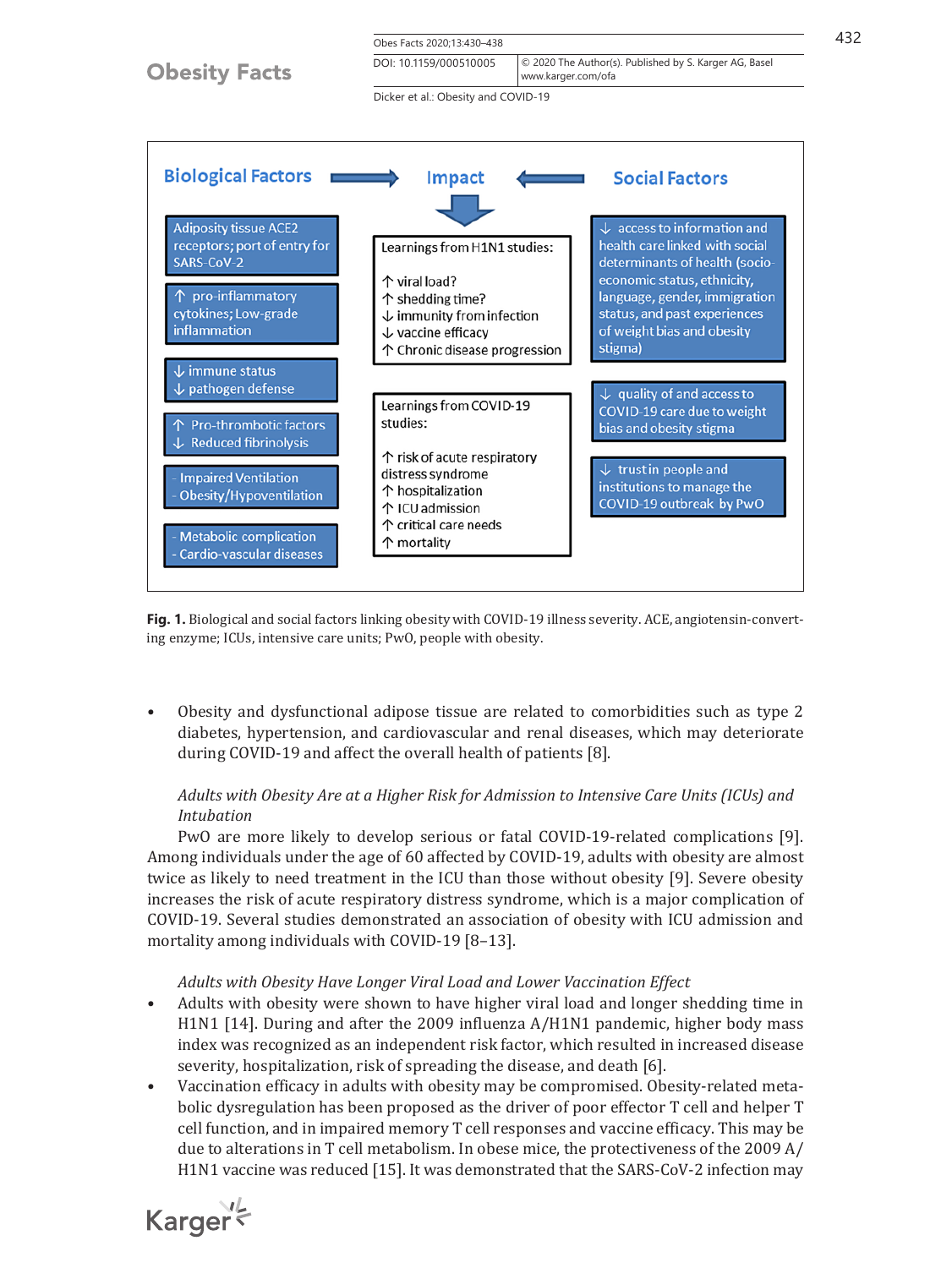|  | Obes Facts 2020:13:430-438 |  |
|--|----------------------------|--|
|  |                            |  |

Obes Facts 2020;13:430–438 433 www.karger.com/ofa DOI: 10.1159/000510005 © 2020 The Author(s). Published by S. Karger AG, Basel

Dicker et al.: Obesity and COVID-19

<span id="page-3-0"></span>affect primarily T lymphocytes, particularly CD4+ and CD8+ T cells, resulting in a decrease in numbers as well as IFN-γ production by CD4+ T cells [[1](#page-7-0)[6\]](#page-8-1). Thus, specific vaccination strategies for high-risk groups, including for PwO, are required.

## *Social Determinants of Health, Weight Bias, and Obesity Stigma May Affect Patients' Behaviour and COVID-19 Outcomes*

- <span id="page-3-1"></span>• Other mediating parameters between obesity and COVID-19 complications may include social determinants of health, access to care, weight bias, and obesity stigma [[1](#page-7-0)[7](#page-8-2)–[1](#page-7-0)[9](#page-8-4)]. Intersecting vulnerabilities such as socio-economic status, ethnicity, language, gender, immigration status, and past experiences of weight bias and obesity stigma may prevent PwO from accessing COVID-19 information and health care services.
- PwO who have experienced weight bias in health care may avoid or delay accessing health care services. If PwO are diagnosed and treated for COVID-19 and later compared to people with normal weight, the severity of the coronavirus disease progression may escalate further and this could have implications for critical care needs [\[2](#page-7-1)0].
- Past experiences of weight bias and discrimination may also impact patient behaviour such as having less trust in people and institutions to manage the COVID-19 outbreak. This may have implications for future governmental interventions to mitigate this pandemic [\[2](#page-7-1)[1\]](#page-7-0).
- Weight-biased beliefs, attitudes, and a lack of recognition of obesity as a chronic disease may influence clinical judgement and behaviours. For example, unconsciously, health care professionals (HCPs) may conduct less monitoring of PwO and may also lack an adequate understanding of patients' obesity-related complications to tailor the management of COVID-19.
- Special considerations, adaptations, and accommodations may not be available for PwO. For example, hospitals may lack adequate protective equipment and other health care equipment to accommodate staff and patients affected by obesity. This may result in higher risk of spreading of COVID-19 to persons living with obesity (both HCPs and patients).

#### **COVID-19 as a Barrier to Obesity Treatment**

The health emergency linked to the outbreak of COVID-19, with millions of cases and hundreds of thousands of casualties worldwide, caused a severe stress to health systems, diverting attention from the care of NCDs to emergency rooms and ICUs. As a consequence, patients with NCDs may suffer significant delay in diagnosis as well as under-treatment during these difficult times. This caveat may be particularly severe in PwO. Despite sharing in part common aetiologies with other NCDs, obesity receives little attention and care even under normal circumstances [\[22\]](#page-7-1) and its management could be particularly at risk during the COVID-19 outbreak.

To have a clearer picture about the situation of obesity care in Europe during the COVID-19 epidemic, EASO launched an electronic survey exploring the topic across the EASO Collaborating Centres for Obesity Management (COMs) network. The COMs initiative is a network of accredited adult and paediatric multidisciplinary treatment centres from across Europe. Entries in the network are accredited in accordance with accepted European and academic guidelines, ensuring a network of high-level structured centres [\[2](#page-7-1)[3\]](#page-7-2). The survey was conducted during a short period, from May 18 to May 26, 2020. Seventy out of the 123 active COMs responded, with a 56.9% response rate. A graphic representation of the responses received for the more significant questions is given in Figure 2.

Karger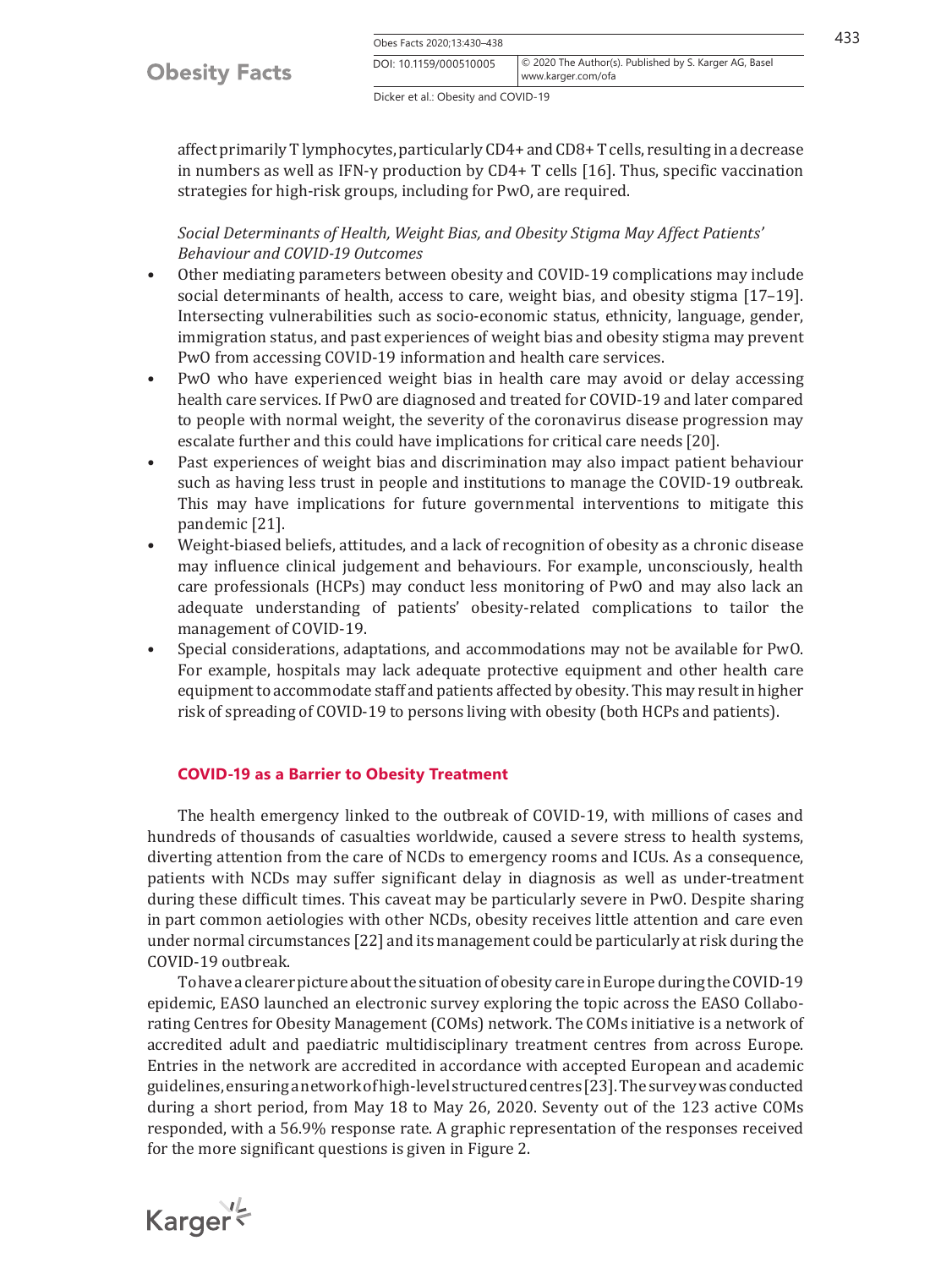

**Fig. 2.** Responses received for the more significant questions in the survey conducted across the EASO Collaborating Centres for Obesity Management (COMs) network in order to understand how COVID-19 epidemic affected obesity care in Europe.

96%

■ Yes ■ No

87%

 $Yes$  No

#### *Health Care Professionals Dedicated to Obesity Management Diverted to COVID-19 Care*

- The shortage of HCPs in ICUs and medical wards dedicated to the care of COVID-19 adult patients, caused by the rapid increase in the number of cases, required in several European countries the diversion of HCPs form other services to COVID-19-dedicated ones. This shift affected obesity medical services too.
- According to the survey, 61% of the responding COMs had their staff directly involved in treating COVID-19 patients and thus diverted away from routine work at the obesity clinic (Fig. 2). Almost half of these COMs (46.5%) reported that the diversion of health care services displaced more than 75% of their personnel. The large majority of COMs (72.1%) reported 50% of their personnel were diverted to COVID-19 care. The HCPs most affected by the change were physicians and nurses.
- These figures suggest a substantial reduction in the number of HCPs available for obesity care. In the COMs not affected by the diversion of health care personnel, the main reasons provided were: (1) low incidence of COVID-19 cases in their community or health care

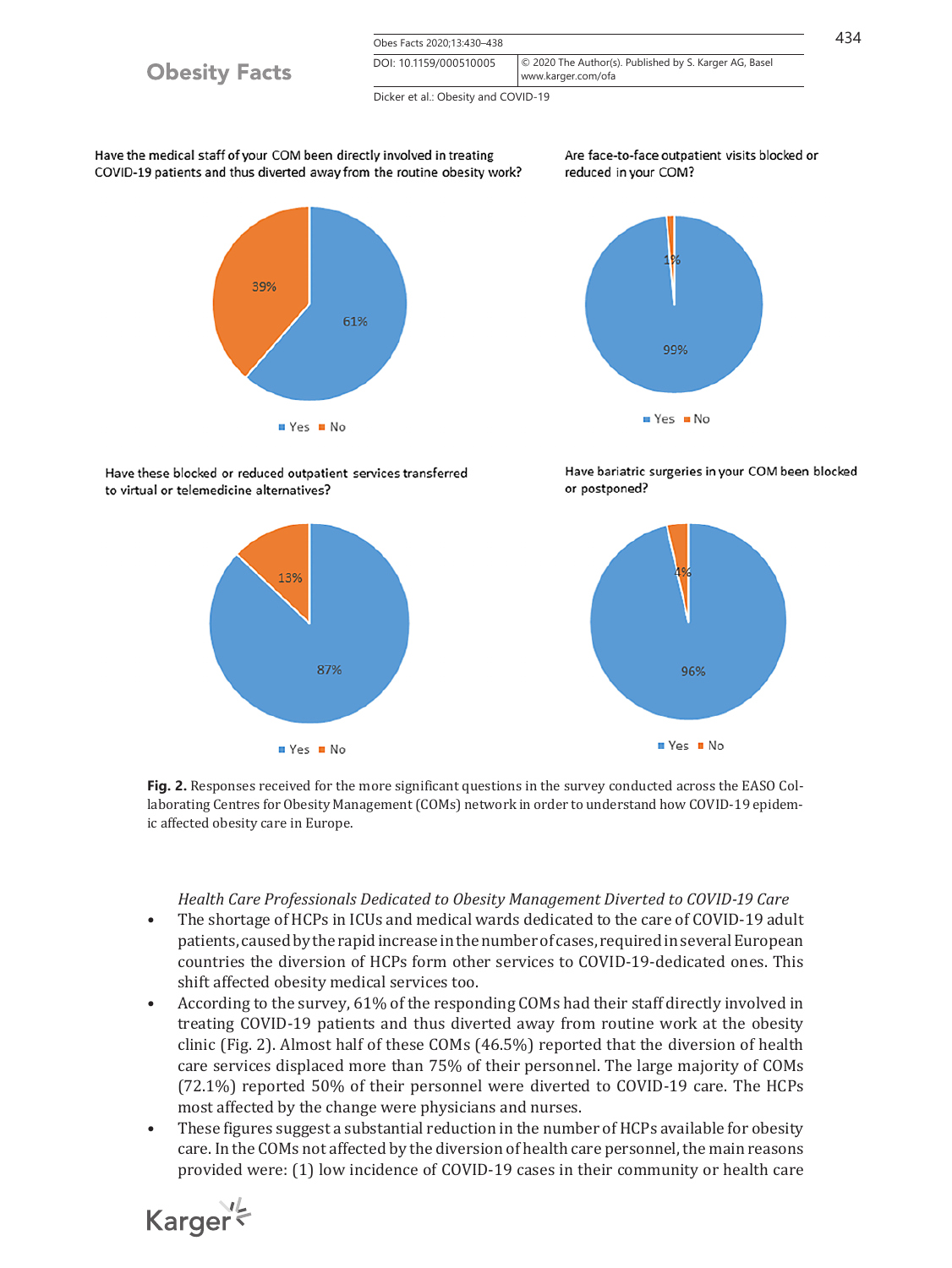|                      | Obes Facts 2020:13:430-438 |                                                                              |  |
|----------------------|----------------------------|------------------------------------------------------------------------------|--|
| <b>Obesity Facts</b> | DOI: 10.1159/000510005     | © 2020 The Author(s). Published by S. Karger AG, Basel<br>www.karger.com/ofa |  |

Dicker et al.: Obesity and COVID-19

systems not requiring the shift (40.7%); (2) the fact that some of the COMs were represented by private or outpatients services not linked with hospitals (22.3%); (3) the fact that some of the COMs were specifically dedicated to childhood obesity (18.5%).

#### *Obesity Clinics Closed and Outpatient Visits Blocked or Postponed*

- Most of the European states reacted to the outbreak by limiting physical contacts and by enforcing partial or complete lockdown measures affecting the organization of health care services. In order to reduce the spread of the virus in health care settings, the use of hospitals for non-urgent health problems was discouraged and many outpatient services were reduced or temporarily closed.
- In the survey, 98.6% of the COMs reported a complete block or a reduction in their in-person outpatient visits during the COVID-19 outbreak (Fig. 2). Only 7% of COMs reported that this reduction was limited to less than 50% of the normal activity. Access to hospital care for patients with NCDs therefore became more restricted. Considering that PwO may already have hesitations about accessing health care services for fear of experiencing bias and stigma, this reduction in obesity care could have significant implications for patients [[2](#page-7-1)0].
- Information and communication technologies (ICTs) have great potential to address some of the challenges faced by countries in providing accessible, cost-effective, highquality health care services for people living with NCDs, like obesity. Telemedicine uses ICTs to overcome geographical barriers and increase access to health care services. This is particularly beneficial for rural and underserved communities or in low- and middleincome countries that may already have scarce health care resources [[2](#page-7-1)[4\]](#page-7-3). Virtual contacts or telemedicine could offer the opportunity to overcome the limits imposed by lockdown measures and they have been proposed as an alternative to in-person contacts during the epidemic. Many (87.1%) of the COMs respondents in the EASO survey reported that they had shifted some or most of their obesity care services to a virtual alternative (Fig. 2).
- Almost half (41%) of the COMs reported that they had shifted between 75–100% of their obesity services to a virtual alternative. Over a quarter of the respondents (26.5%) reported that 50–75% of their obesity services had shifted to a virtual alternative, while 32.8% of them reported that less than 50% of their obesity services had moved to a virtual platform. The virtual obesity care services were provided by interdisciplinary HCPs, with a significant involvement of dietitians, clinical psychologists, physiotherapists, and nurses.
- The main reasons for not shifting obesity care services to virtual alternatives were the lack of availability of secure platforms, legal issues, and poor infrastructure or internet access for patients. To date, the use of telemedicine for obesity management remains largely unexplored. The survey results indicate that the pressure of the COVID-19 outbreak on health care systems may have fast-tracked the implementation of virtual alternatives for obesity care. This could be a positive legacy of the pandemic for obesity management.

## *Bariatric Surgery Postponed, and Then Relegated to the Bottom of Surgical Lists When Wards Re-Open*

• A negative consequence of COVID-19 in many European countries has been the cancelation or the reduction of elective surgery, due in part to the shift in the use of ICUs for post-operative care to COVID-19 critical care. The decision to cancel elective surgeries was also made in order to prevent peri-operative SARS-CoV-2 infections, thus affecting bariatric/metabolic surgery procedures.

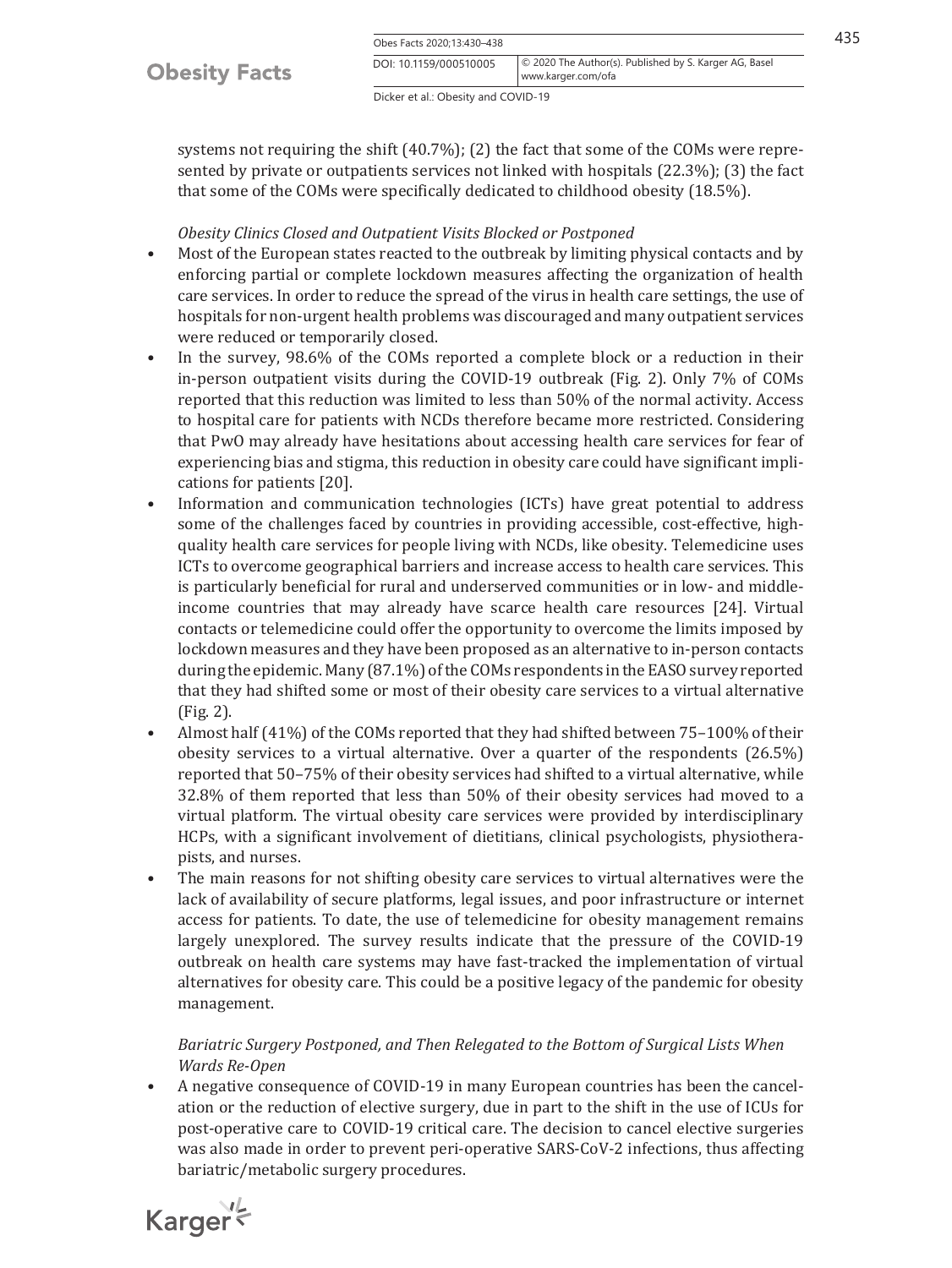Obes Facts 2020;13:430-438 436 www.karger.com/ofa DOI: 10.1159/000510005 © 2020 The Author(s). Published by S. Karger AG, Basel

Dicker et al.: Obesity and COVID-19

- According to the survey, obesity surgery was cancelled or postponed in 96.5% of the responding COMs due to the COVID-19 outbreak (Fig. 2). Almost all (96.4%) of the centres reported that this measure affected more than 90% of planned procedures. Even before the COVID-19 outbreak, the availability of bariatric surgery in Europe was poor, with long waiting times for surgery. The measures imposed by the COVID-19 pandemic have further decreased the access to bariatric surgery for patients. This may have significant consequences for PwO, including increased mortality risk in patients with more advanced obesity and related comorbidities.
- Restarting bariatric surgeries may present some additional difficulties for health systems. Additional care and pre-operative testing are required to avoid SARS-CoV-2 spreading. PwO facing prolonged bariatric surgery delays during the COVID-19 pandemic may present with increased disease progression and more severe obesity-related complications. Recommendations for managing bariatric and metabolic surgical candidates and postoperative patients during the COVID-19 pandemic and for prioritizing patients to surgery when surgical activity restarts have been recently released by the Diabetes Surgery Summit [\[2](#page-7-1)[5\]](#page-8-0). In many countries, the restart of bariatric surgery was relegated to the bottom of the surgical lists when elective surgery activity reopened, which may indicate inequity, systematic bias, and discrimination towards PwO.

### *Health Systems Do Not Prioritize Obesity Care*

In conclusion, the experience of the COMs network during the COVID-19 epidemic demonstrates the continued lack of recognition and prioritisation of obesity as a serious NCD by most European health systems, even or despite the fact that obesity adversely affected the outcomes of COVID-19. During emergency situations or pandemics, a reallocation of health care resources is essential. However, the significant reduction or complete cancelation of health services for obesity, as well as for other NCDs, may result in substantial challenges for patients living with the disease, health care providers, and health systems. The results from this survey suggest that obesity care has been affected in an unprecedented way, with most of the medical and surgical activities reduced or completely cancelled, leaving many PwO without adequate care or support. The survey results also indicate that despite the pandemic, many HCPs are making significant efforts to continue to provide obesity care using innovative technologies and platforms such as telemedicine. Considering that adults with obesity are at increased risk for severe course of SARS-CoV-2-related disease, our survey results highlight the importance of forward planning and preparedness studies for future waves of coronavirus.

## **Call for Actions**

Following from the above, we call to prioritise PwO care in current and future pandemics in the following aspects:

- Early detection and testing of COVID-19 in PwO.<br>• Prompt therapy for PwO affected by SARS-CoV
- Prompt therapy for PwO affected by SARS-CoV-2 or by other viral diseases, to avoid further deterioration in health.
- Due to prolonged viral shedding, isolation of positive cases and physical distancing should be implemented immediately. This is to prevent further spreading of the disease and requires substantial planning in terms of minimising economic hardship and food insecurity.
- Once a safe vaccine becomes available, the immune response should be assessed in PwO. Specific interventions to encourage vaccination may be necessary to avoid infections and further complications in PwO.

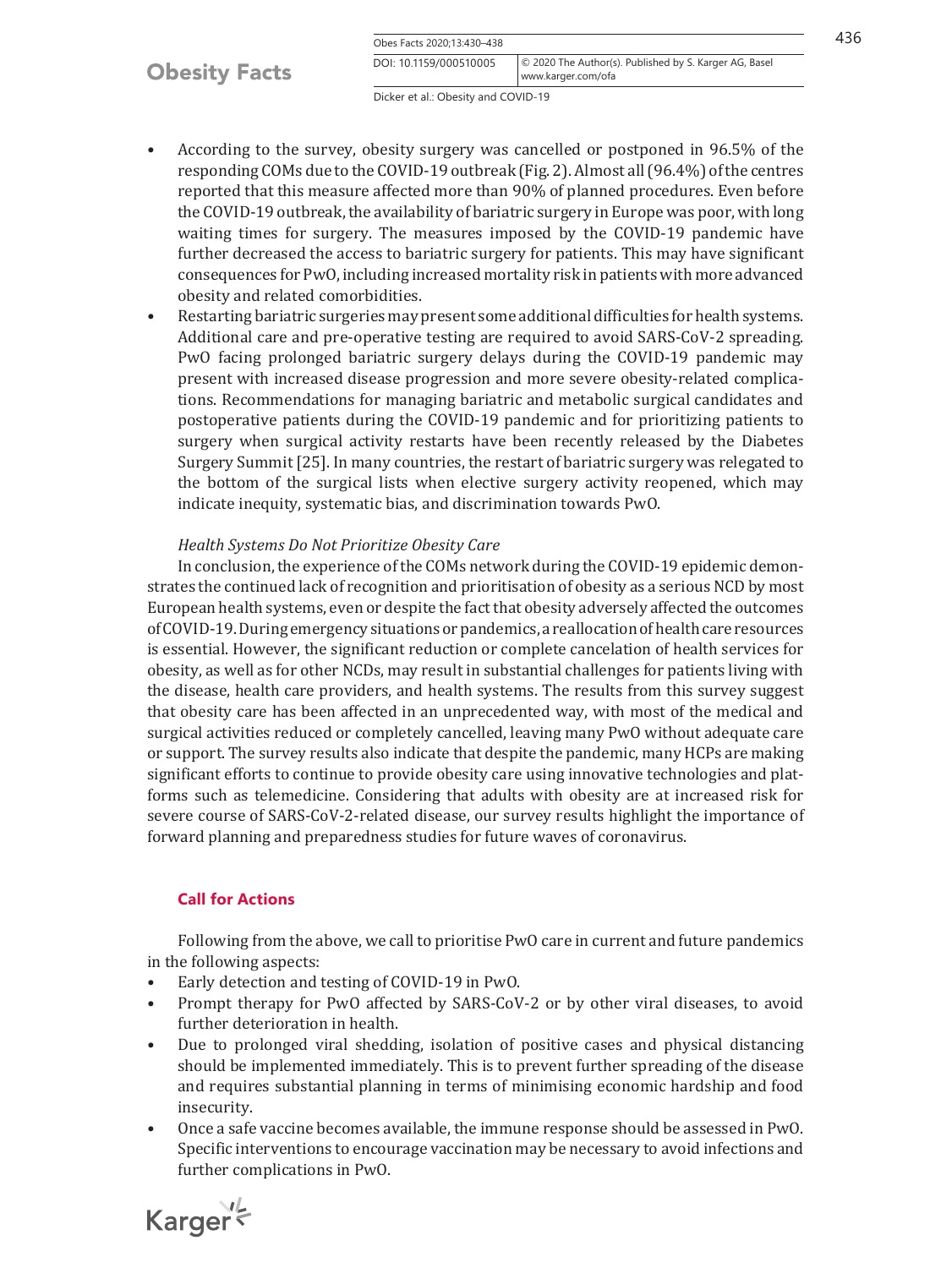Obes Facts 2020;13:430–438 437 www.karger.com/ofa DOI: 10.1159/000510005 © 2020 The Author(s). Published by S. Karger AG, Basel

Dicker et al.: Obesity and COVID-19

In addition, we suggest further interventions that are aimed at improving the immune response of PwO:

- Supporting and promoting access to healthy food and dietary patterns, to reduce levels of ACE2. In mice, ACE2 is expressed in adipose tissue and is induced by a high-fat diet [[2](#page-7-1)[6\]](#page-8-1).
- Facilitating and encouraging mild-to-moderate physical activity through COVID-19-related strategies and interventions, including tailored modification for those with barriers and physical limitations. Physical exercise has an anti-inflammatory effect and has been shown to improve the hormone milieu, increasing adiponectin and insulin sensitivity and decreasing insulin and leptin levels, and to enhance immune function [\[2](#page-7-1)[7\]](#page-8-2).
- Attention should be focused on addressing the social determinants of health associated with obesity such as poverty, low levels of education, the physical environment (e.g., overcrowded neighbourhoods where poor diet, sedentary behaviours, and obesity often coexist), marketing of non-nutritious edible products, and access to COVID-19 information and health services for vulnerable communities.
- Developing awareness and consideration of how weight bias and obesity stigma may impact COVID-19 testing, treatment, care, and health outcomes for PwO.

Finally, the following health services policy actions are recommended in order to maintain adequate obesity care during the pandemic:<br>• Maintain chronic disease care (including

- Maintain chronic disease care (including obesity care), as much as possible, by preventing significant numbers of HCPs from being displaced to critical care.
- Assure safe pathways for the continuation of in-person consultation for PwO including provision of suitably sized and personal protective equipment and staff for patients.
- Encourage and facilitate the complementary use of virtual contacts and telemedicine in obesity care and prepare for future situations where access to in-person visits will be difficult.
- Assure an adequate number of bariatric surgery procedures and reduce waiting times while allowing for more timely pre-operative care.

#### **Conflict of Interest Statement**

All authors declare no conflict of interest in the development of this position statement, which was authored under the auspices of EASO. All authors are members of the Executive Committee of EASO and receive no funding for that role.

#### **Funding Sources**

None.

#### **References**

- <span id="page-7-0"></span>[1](#page-1-0) Frühbeck G, Baker JL, Busetto L, Dicker D, Goossens GH, Halford JC, et al. European Association for the Study of Obesity Position Statement on the Global COVID-19 Pandemic. [Obes Facts.](https://www.karger.com/Article/FullText/510005?ref=1#ref1) 2020;13(2):292–6.
- <span id="page-7-1"></span>[2](#page-1-1) Liu PP, Blet A, Smyth D, Li H. The Science Underlying COVID-19: Implications for the Cardiovascular System. [Circulation](https://www.karger.com/Article/FullText/510005?ref=2#ref2). 2020 Jul;142(1):68–78.
- <span id="page-7-2"></span>[3](#page-1-1) Sattar N, McInnes IB, McMurray JJ. Obesity is a risk factor for severe COVID-19 infection: multiple potential mechanisms. [Circulation](https://www.karger.com/Article/FullText/510005?ref=3#ref3). 2020 Jul;142(1):4–6.
- <span id="page-7-3"></span>[4](#page-1-2) Honce R, Schultz-Cherry S. Impact of obesity on influenza A virus pathogenesis, immune response, and evolution. [Front Immunol](https://www.karger.com/Article/FullText/510005?ref=4#ref4). 2019 May;10:1071.